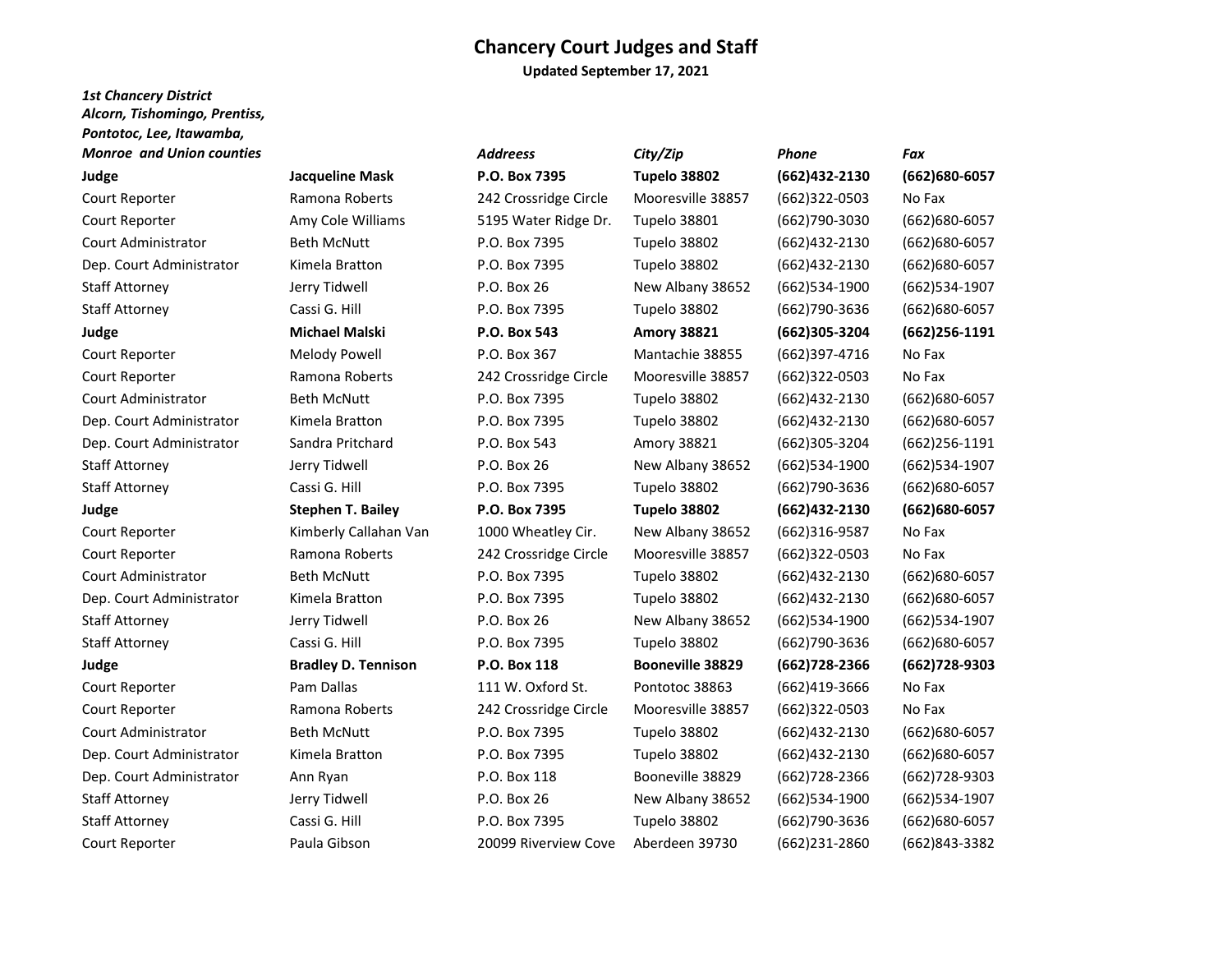**Updated September 17, 2021**

| <b>2nd Chancery District</b>                                                    |                         |                    |                         |                  |               |
|---------------------------------------------------------------------------------|-------------------------|--------------------|-------------------------|------------------|---------------|
| <b>Scott, Newton and</b>                                                        |                         | <b>Addreess</b>    |                         | Phone            | Fax           |
| Jasper counties                                                                 |                         |                    | City/Zip                |                  |               |
| Judge                                                                           | Robert M. Logan Jr.     | <b>P.O. Box 58</b> | Newton 39345            | (601) 627-0154   | (601)900-4605 |
| Court Reporter                                                                  | Ella J. Hardwick, CVR-M | 110 Monterey Rd.   | Richland 39118          | (601)951-9510    | (601)469-3116 |
| Court Administrator                                                             | Stacie Shoemaker        | P.O. Box 58        | Newton 39345            | (601) 627-0154   | (601)900-4605 |
| <b>3rd Chancery District</b><br>DeSoto, Tate, Panola,<br>Yalobusha, Grenada and |                         |                    |                         |                  |               |
| <b>Montgomery counties</b>                                                      |                         | <b>Addreess</b>    | City/Zip                | <b>Phone</b>     | Fax           |
| Judge                                                                           | Mitchell M. Lundy Jr.   | P.O. Drawer 471    | Grenada 38902           | (662) 226-1343   | No Fax        |
| Court Reporter                                                                  | Kimberly McDowell       | P.O. Box 471       | Grenada 38902           | $(662)$ 226-1343 | No Fax        |
| Court Administrator                                                             | Melanie Wells           | P.O. Drawer 471    | Grenada 38902           | (662)226-1343    | No Fax        |
| Judge                                                                           | Percy L. Lynchard Jr.   | P.O. Box 340       | Hernando 38632          | (662)469-8374    | No Fax        |
| Court Reporter                                                                  | Kim Pointer             | P.O. Box 340       | Hernando 38632          | (662)469-8374    | No Fax        |
| <b>Court Administrator</b>                                                      | Linda Stinson           | P.O. Box 340       | Hernando 38632          | (662)469-8374    | No Fax        |
| <b>Staff Attorney</b>                                                           | Ty Scott                | P.O. Box 340       | Hernando 38632          | (662)469-8374    | No Fax        |
| Judge                                                                           | Vicki B. Daniels        | P.O. Box 1104      | <b>Batesville 38606</b> | (662)563-8715    | No Fax        |
| Court Reporter                                                                  | Amanda F. Kisor         | 1141 State Rd. 355 | Etta 38627              | (662)563-8715    | No Fax        |
| Court Administrator                                                             | Chrystal M. Winters     | P.O. Box 1104      | Batesville 38606        | (662)563-8715    | No Fax        |

| 4th Chancery District<br>Amite, Franklin, Pike and |                        |                 |                     |                |                |
|----------------------------------------------------|------------------------|-----------------|---------------------|----------------|----------------|
| <b>Walthall counties</b>                           |                        | <b>Addreess</b> | City/Zip            | Phone          | Fax            |
| Judge                                              | Debbra K. Halford      | P.O. Box 575    | Meadville 39653     | (601)384-3833  | (601)384-4349  |
| Court Reporter                                     | Peggy Stricklin        | P.O. Box 1151   | Natchez 39121       | (601)446-8072  | (601)384-4349  |
| <b>Court Administrator</b>                         | <b>Stacye Campbell</b> | P.O. Box 575    | Meadville 39653     | (601)384-3833  | (601)384-4349  |
| Staff Attorney                                     | Amy Ryan               | P.O. Box 575    | Meadville 39643     | (601)384-3833  | (601) 657-4349 |
| Judge                                              | <b>Wayne Smith</b>     | P.O. Box 524    | Liberty 39645       | (601) 657-8588 | (601) 657-8688 |
| Court Reporter                                     | Maury Parker           | 426 Lemon B Rd  | Slaughter, LA 70777 | (225)937-9834  | (601) 657-8688 |
| Dep. Court Administrator                           | Mary Whittington       | P.O. Box 524    | Liberty 39645       | (601) 657-8588 | (601) 657-8688 |
| Staff Attorney                                     | Amy Ryan               | P.O. Box 524    | Liberty 39645       | (601) 657-8588 | (601) 657-8688 |
|                                                    |                        |                 |                     |                |                |

Staff Attorney **Bailey Peters** P.O. Box 1104 Batesville 38606 (662)563-8715 No Fax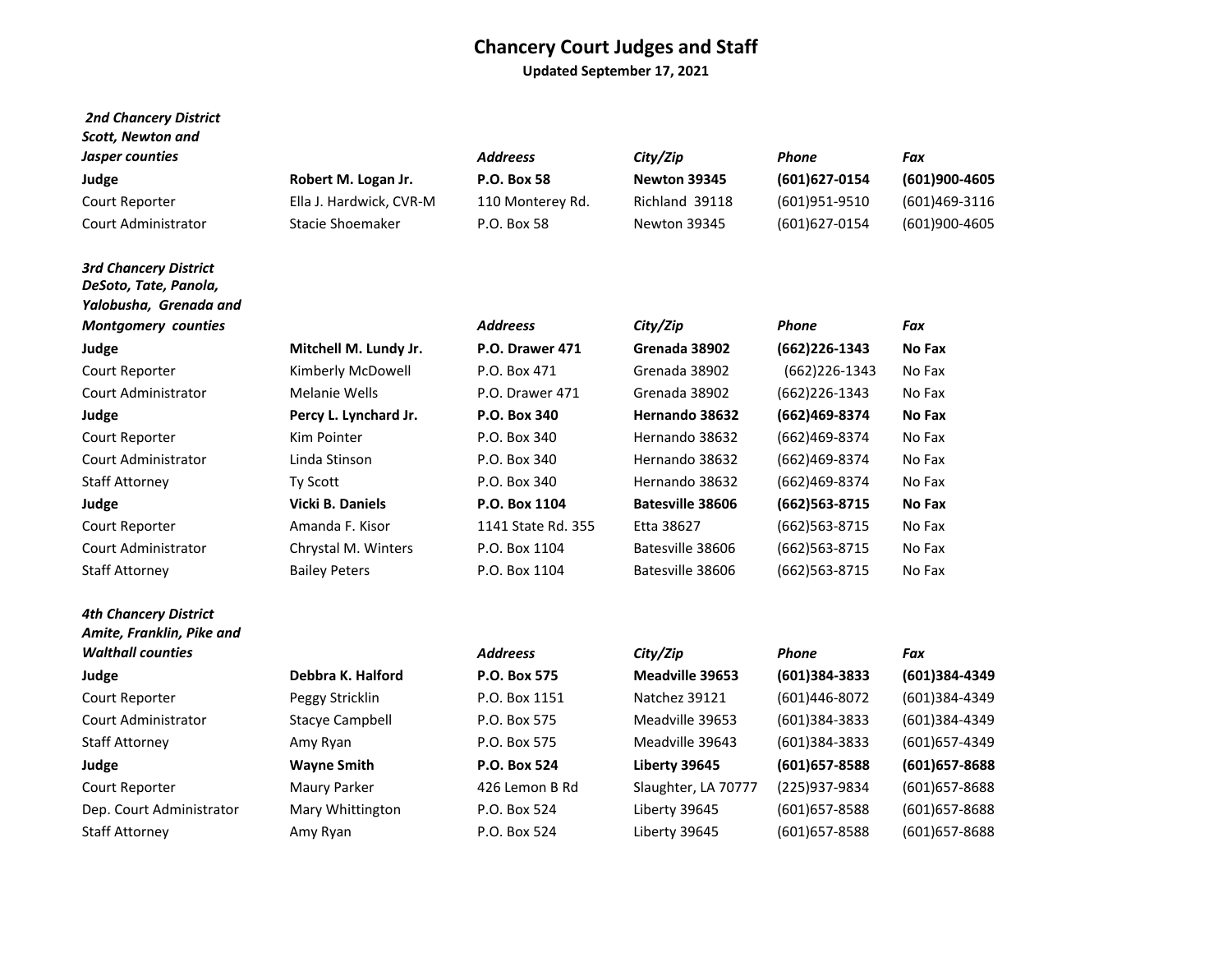**Updated September 17, 2021**

| <b>5th Chancery District</b>                                                     |                            |                 |                      |                   |                  |
|----------------------------------------------------------------------------------|----------------------------|-----------------|----------------------|-------------------|------------------|
| <b>Hinds County</b>                                                              |                            | <b>Addreess</b> | City/Zip             | Phone             | Fax              |
| Judge                                                                            | <b>Denise Owens</b>        | P.O. Box 686    | <b>Jackson 39205</b> | (601)968-6545     | $(601)949-2602$  |
| Court Reporter                                                                   | Vanessa Addison            | P.O. Box 686    | Jackson 39205        | (601)968-6554     | $(601)949-2602$  |
| Law Clerk                                                                        | Christopher Derrick        | P.O. Box 686    | Jackson 39205        | $(601)973 - 5573$ | (601)949-2602    |
| <b>Court Administrator</b>                                                       | Tonya Anderson             | P.O. Box 686    | Jackson 39205        | (601)714-6309     | (601)973-5587    |
| Judge                                                                            | <b>Crystal Wise Martin</b> | P.O. Box 686    | <b>Jackson 39205</b> | (601)968-6549     | (601) 973-5587   |
| Court Reporter                                                                   | Debra Williams             | P.O. Box 686    | Jackson 39205        | (601)968-6550     | (601)949-2602    |
| Law Clerk                                                                        | Christopher Derrick        | P.O. Box 686    | Jackson 39205        | (601) 973-5573    | (601)949-2602    |
| Court Administrator                                                              | D'Andrea L. Gilmore        | P.O. Box 686    | Jackson 39205        | (601)968-6521     | (601)973-5587    |
| Judge                                                                            | <b>Tiffany Grove</b>       | P.O. Box 686    | <b>Jackson 39205</b> | $(601)968-6547$   | (601)973-5587    |
| Court Reporter                                                                   | Susan Gleason              | P.O. Box 686    | Jackson 39205        | (601)968-6548     | (601) 973-5587   |
| <b>Court Administrator</b>                                                       | D'Andrea L. Gilmore        | P.O. Box 686    | Jackson 39205        | (601)968-6521     | (601)973-5587    |
| <b>Staff Attorney</b>                                                            | Rachel Bailey              | P.O. Box 686    | Jackson 39205        | (601) 973-5571    | (601)973-5587    |
| Judge                                                                            | <b>Dewayne Thomas</b>      | P.O. Box 686    | <b>Jackson 39205</b> | $(601)968-6551$   | (601) 973-5587   |
| Court Reporter                                                                   | Jeanine Johnson            | P.O. Box 686    | Jackson 39205        | (601)968-6552     | (601)973-5587    |
| <b>Staff Attorney</b>                                                            | Rachel Bailey              | P.O. Box 686    | Jackson 39205        | (601)973-5571     | (601)973-5587    |
| Court Administrator                                                              | Tonya Anderson             | P.O. Box 686    | Jackson 39205        | (601)714-6309     | (601)973-5587    |
| <b>6th Chancery District</b><br>Attala, Carroll, Choctaw,<br>Kemper, Neshoba and |                            |                 |                      |                   |                  |
| <b>Winston counties</b>                                                          |                            | <b>Addreess</b> | City/Zip             | Phone             | Fax              |
| Judge                                                                            | D. Joseph Kilgore          | P.O. Box 1006   | Philadelphia 39350   | $(601)656 - 1881$ | $(601)$ 656-1884 |
| Court Reporter                                                                   | Lindsey Williams           | P.O. Box 1006   | Philadelphia 39350   | $(601)656 - 1881$ | (601) 656-1884   |
| <b>Staff Attorney</b>                                                            | B. J. Morrow               | P.O. Box 1006   | Philadelphia 39350   | $(601)656 - 1881$ | (601) 656-1884   |
| <b>Court Administrator</b>                                                       | Heather C. Irby            | P.O. Box 1006   | Philadelphia 39350   | $(601)$ 656-1881  | (601) 656-1884   |
| Judge                                                                            | <b>Kiley Kirk</b>          | P.O. Box 387    | Louisville 39339     | (662) 773-6686    | (662) 773-8650   |
| Court Reporter                                                                   | Regan Carpenter            | P.O. Box 387    | Louisville 39339     | (662)416-6492     | (601) 773-8650   |
| Dep. Court Administrator                                                         | Erin Land                  | P.O. Box 387    | Louisville 39339     | (662)773-6686     | (662) 773-8650   |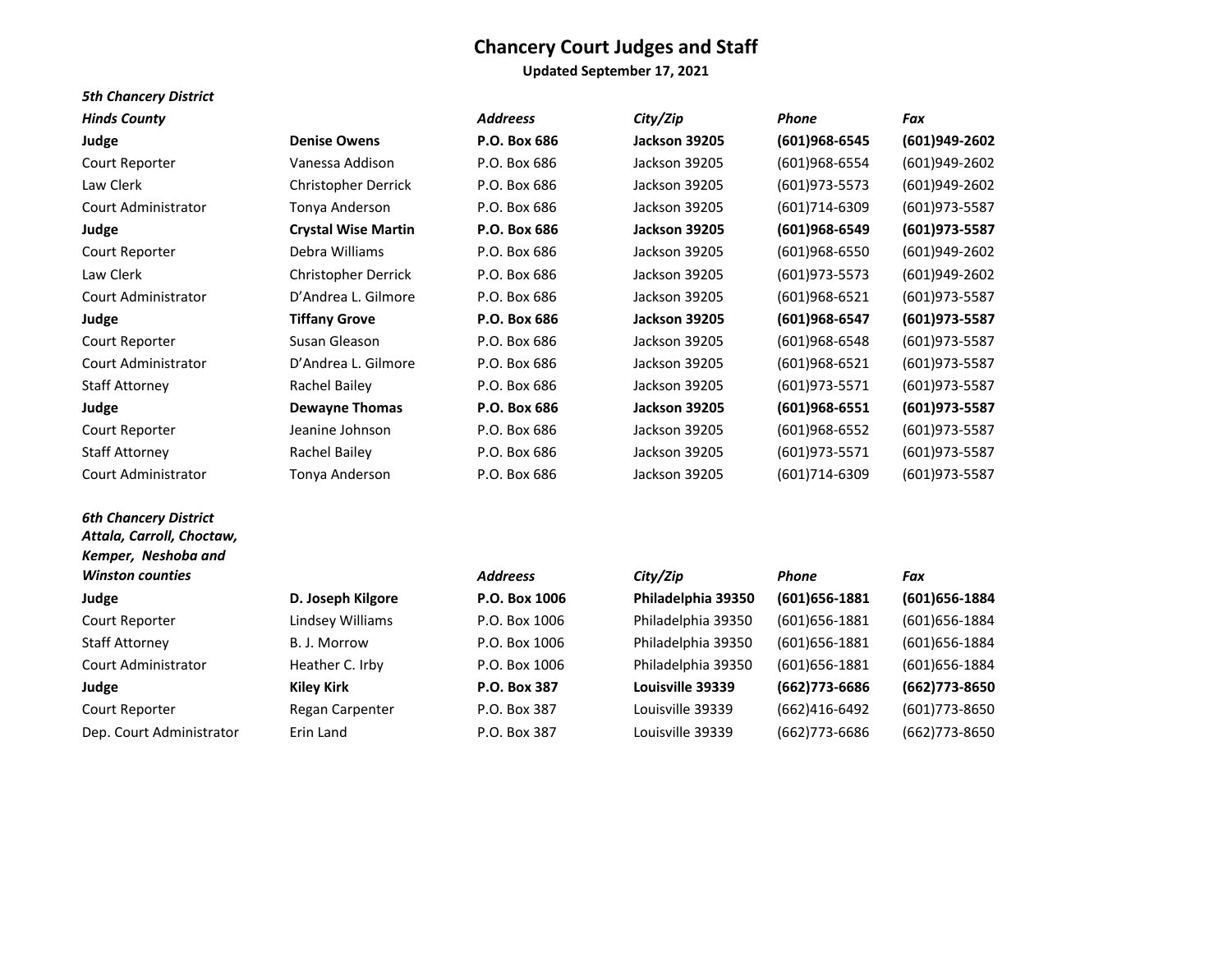**Updated September 17, 2021**

## *7th Chancery District Bolivar, Coahoma, LeFlore, Quitman, Tallahatchie and*

| Law Clerk                  |
|----------------------------|
| <b>Court Administrator</b> |
| Court Reporter             |
| Judge                      |
| Court Reporter             |
| <b>Court Administrator</b> |
| Law Clerk                  |
| Judge                      |

*8th Chancery District Hancock, Harrison and* 

- 
- 
- 

Law Clerk III

| <b>Tunica counties</b>     |                                | <b>Addreess</b> |
|----------------------------|--------------------------------|-----------------|
| Judge                      | Willie J. Perkins Sr.          | P.O. Box 553    |
| Law Clerk                  | Damion Richardson              | P.O. Box 553    |
| <b>Court Administrator</b> | Tanessa House                  | P.O. Box 553    |
| Court Reporter             | Valera Knight                  | P.O. Box 82     |
| Judge                      | <b>Catherine Farris-Carter</b> | P.O. Box 178    |
| Court Reporter             | Paula Gibson                   | P.O. Box 1787   |
| <b>Court Administrator</b> | <b>Bennie Ruth Parks</b>       | P.O. Box 1787   |
| Law Clerk                  | Jervarious Prescott            | P.O. Box 1787   |
| Judge                      | W. M. Sanders                  | P.O. Box 473    |
| Court Reporter             | Amy Taylor                     | P.O. Box 473    |
| Ct. Admin./Law Clerk       | Amanda Hargrove                | P.O. Box 473    |
|                            |                                |                 |

Jill Eades Joy B. Danzey

**Jim Persons** Judi Schultz Joy B. Danzey

Anne Edwards Brooke Pollard Jamie Cook **Carter Bise**

Brooke Pollard

| Tunica counties      |                                | <b>Addreess</b> | City/Zip        | Phone             | Fax           |
|----------------------|--------------------------------|-----------------|-----------------|-------------------|---------------|
| Judge                | Willie J. Perkins Sr.          | P.O. Box 553    | Greenwood 38935 | (662) 453-1432    | (662)455-7959 |
| Law Clerk            | Damion Richardson              | P.O. Box 553    | Greenwood 38935 | (662)453-1432     | (662)455-7959 |
| Court Administrator  | Tanessa House                  | P.O. Box 553    | Greenwood 38935 | (662)453-1432     | (662)455-7959 |
| Court Reporter       | Valera Knight                  | P.O. Box 82     | Taylor 38673    | (662) 816-9863    | (662)455-7959 |
| Judge                | <b>Catherine Farris-Carter</b> | P.O. Box 1787   | Cleveland 38732 | $(662)843-2111$   | (662)843-3382 |
| Court Reporter       | Paula Gibson                   | P.O. Box 1787   | Cleveland 38732 | $(662)843 - 2111$ | (662)843-3382 |
| Court Administrator  | <b>Bennie Ruth Parks</b>       | P.O. Box 1787   | Cleveland 38732 | (662)843-2111     | (662)843-3382 |
| Law Clerk            | Jervarious Prescott            | P.O. Box 1787   | Cleveland 38732 | $(662)843 - 2111$ | (662)843-3382 |
| Judge                | W. M. Sanders                  | P.O. Box 473    | Greenwood 38935 | (662)451-7289     | (662)451-7122 |
| Court Reporter       | Amy Taylor                     | P.O. Box 473    | Greenwood 38935 | (662)455-1706     | (662)459-4133 |
| Ct. Admin./Law Clerk | Amanda Hargrove                | P.O. Box 473    | Greenwood 38935 | (662)451-7289     | (662)451-7122 |

# *Stone counties Addreess City/Zip Phone Fax* **Judge P.O. Box 1446 Gulfport 39502 (228)865-4096 (228)863-6339 Margaret Alfonso** Court Reporter P.O. Box 834 Gulfport 39502 (228)865-4012 (228)863-6339 Court Administrator P.O. Box 659 Gulfport 39502 (228)865-4096 (228)863-6339 Staff Attorney P.O. Box 659 Gulfport 39502 (228)863-4640 (228)863-6339 Margaret McArthur **Judge P.O. Box 457 Gulfport 39502 (228)865-4096 (228)863-6339** Court Reporter P.O. Box 659 Gulfport 39502 (228)865-4011 (228)863-6339 Court Administrator P.O. Box 659 Gulfport 39502 (228)865-4096 (228)863-6339 Law Clerk III P.O. Box 659 Gulfport 39502 (228)863-4790 (228)863-6339 Chelsea Crittenden **Judge P.O. Box 986 Gulfport 39502 (228)865-4096 (228)863-6339 Jennifer Schloegel** Court Reporter 540 Commagre Blvd.. Bay St. Louis 39520 (228)865-4008 (228)865-1646 Court Administrator P.O. Box 659 Gulfport 39502 (228)865-4008 (228)865-1646 Law Clerk III P.O. Box 659 Gulfport 39502 (228)865-4013 (228)865-1646 **Judge P.O. Box 1542 Gulfport 39502 (228)865-4008 (228)865-1646** Court Reporter P.O. Box 1542 Gulfport 39502 (228)865-1639 (228)865-1646 Tracey G. Bertrand Court Administrator P.O. Box 659 Gulfport 39502 (228)865-4008 (228)865-1646 Lindsey Harris P.O. Box 659 Gulfport 39502 (228)863-4639 (228)865-1646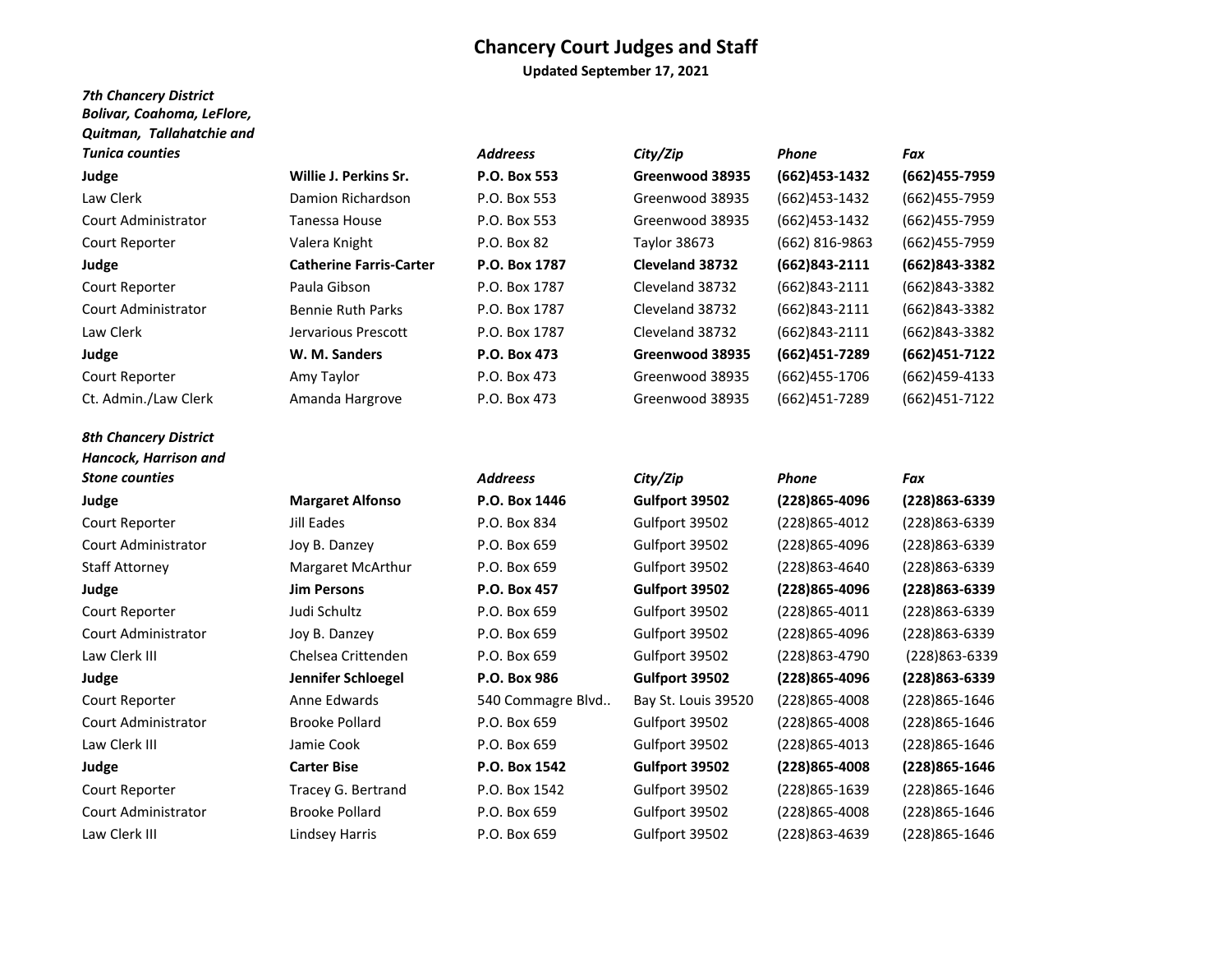**Updated September 17, 2021**

# *9th Chancery District*

*10th Chancery District* 

| Humphreys, Issaguena,             |  |
|-----------------------------------|--|
| <b>Sharkey, Sunflower, Warren</b> |  |

| and Washington counties |                          | <b>Addreess</b> | City/Zip         | Phone          | Fax             |
|-------------------------|--------------------------|-----------------|------------------|----------------|-----------------|
| Judge                   | <b>Bennie L. Richard</b> | P.O. Box 1762   | Greenville 38702 | (662)334-2685  | (662)334-2782   |
| Court Reporter          | Lynette W. Grimmett      | P.O. Box 1762   | Greenville 38702 | (662)334-2685  | (662)334-2782   |
| Court Administrator     | Carnice L. Woods         | P.O. Box 1762   | Greenville 38702 | (662)334-2685  | (662)334-2782   |
| Law Clerk               | Lorna D. Frazier.        | P.O. Box 1762   | Greenville 38702 | (662)334-2685  | (662)334-2782   |
| Judge                   | Vicki R. Barnes          | P.O. Box 351    | Vicksburg 39181  | (601) 636-8327 | (601)630-8021   |
| Court Reporter          | Darlene Davidson         | P.O. Box 351    | Vicksburg 39181  | (601)636-8327  | $(601)630-8021$ |
| Court Reporter          | Leigh Ann Dewease        | P.O. Box 351    | Vicksburg 39181  | (601)636-8327  | (601)630-8021   |
| Court Administrator     | Cynthia Hunter           | P.O. Box 351    | Vicksburg 39181  | (601)636-8327  | (601)630-8021   |
| Law Clerk               | Giselle Rasberry         | P.O. Box 351    | Vicksburg 39181  | (601)636-8327  | (601)630-8021   |
| Judge                   | Debra M. Giles           | P.O. Box 850    | Indianola 38751  | (662)887-7070  | (662)887-7071   |
| Court Administrator     | Kimberly Williams        | P.O. Box 850    | Indianola 38751  | (662)887-7070  | (662)887-7071   |
| Law Clerk               | Laura K. Cooper          | P.O. Box 850    | Indianola 38751  | (662)887-7070  | (662)887-7071   |

# *Forrest, Lamar, Marion, Pearl River and Perry counties Addreess City/Zip Phone Fax* District Ct. Admin Lisa Stringer 250 Broad St. Ste. 12 Columbia 39429 (601)736-2220 **Judge Rhea H. Sheldon P.O. Box 1977 Hattiesburg 39403 (601)545-6079 (601)545-6038** Court Reporter Kimmie Roberts 250 Broad St., Ste. 12 Columbia 39429 (601)736-2220 (601)763-4166 Court Administrator Joy Haley P.O. Box 1977 Hattiesburg 39403 (601)545-6079 (601)545-6038 Staff Attorney Stephanie Walker P.O. Box 1977 Hattiesburg 39403 (601)545-6079 (601)545-6038 **Judge Sheila Havard Smallwood P.O. Box 1977 Hattiesburg 39403 (601)545-6079 (601)545-6038** Court Reporter Stacy Head P.O. Box 1977 Hattiesburg 39403 (601)545-6079 (601)763-4166 Court Administrator Gloria Moorer P.O. Box 1977 Hattiesburg 39403 (601)545-6079 (601)763-4166 Staff Attorney Sasha Payne P.O. Box 1977 Hattiesburg 39403 (601)545-6079 (601)763-4166 **Judge Chad Smith P.O. Box 1977 Hattiesburg 39403 (601)545-6079 (601)545-6038** Court Reporter Lisa Ladner P.O. Box 1977 Hattiesburg 39403 (601)545-6079 (601)763-4166 Court Administrator Gloria Moorer P.O. Box 1977 Hattiesburg 39403 (601)545-6079 (601)763-4166 Staff Attorney **Kristin McGee 19. Box 1977** Hattiesburg 39403 (601)545-6079 (601)763-4166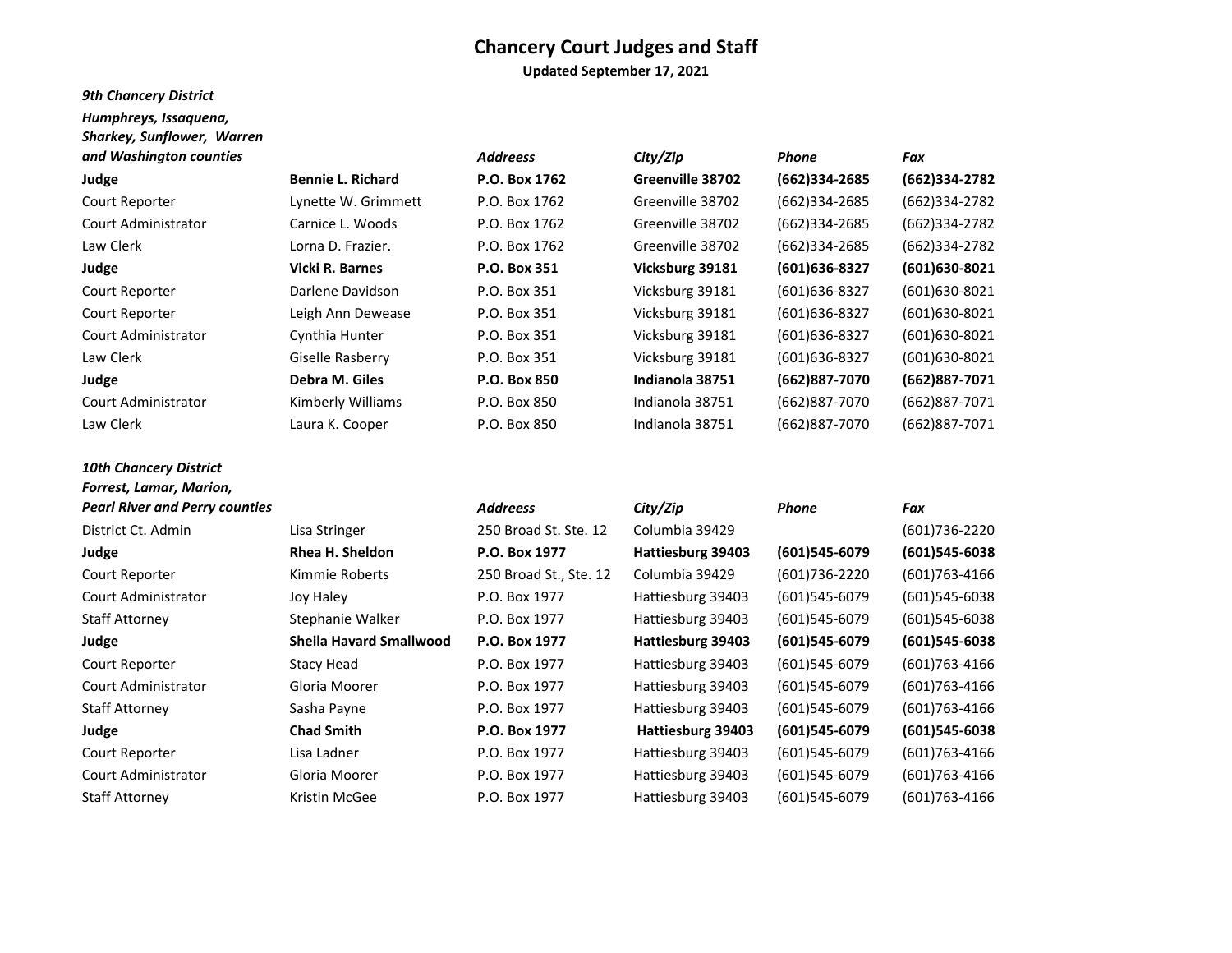**Updated September 17, 2021**

| Judge               | Deborah J. Gambrell | P.O. Box 1977 | Hattiesburg 39403 | $(601)$ 545-6079 | $(601)545-6038$ |
|---------------------|---------------------|---------------|-------------------|------------------|-----------------|
| Court Reporter      | Twila Jordan-Hoover | P.O. Box 1977 | Hattiesburg 39403 | (601)545-6079    | (601)545-6038   |
| Court Administrator | Joy Haley           | P.O. Box 1977 | Hattiesburg 39403 | (601)545-6079    | $(601)545-6038$ |
| Staff Attorney      | Jennifer Rogers     | P.O. Box 1977 | Hattiesburg 39403 | $(601)$ 545-6079 | $(601)545-6038$ |
| Law Clerk           | Kira Newson         | P.O. Box 1977 | Hattiesburg 39403 | (601)545-6079    | (601)545-6038   |

# *11th Chancery District Holmes, Leake, Madison*  and Yazoo counties *Address*

| Robert G. Clark III     | 17.U. DU) |
|-------------------------|-----------|
| Amanda B. Vanlandingham | P.O. Box  |
| Sheila Lewis            | P.O. Box  |
| Patricia Chatelain      | P.O. Box  |
| <b>Cynthia Brewer</b>   | $P.O.$ Bo |
| Mary Helen Walden       | P.O. Box  |
| Regina L. Ferguson      | P.O. Box  |
| Megan F. Mawhorter      | P.O. Box  |
| James C. Walker         | $P.O.$ Bo |
| Tina Wilkinson          | P.O. Box  |
| Susan Edgar             | P.O. Box  |
| Garrett Wilkerson       | P.O. Box  |
|                         |           |

| and Yazoo counties         |                            | <b>Addreess</b> | City/Zip               | <b>Phone</b>      | Fax           |
|----------------------------|----------------------------|-----------------|------------------------|-------------------|---------------|
| Judge                      | <b>Robert G. Clark III</b> | P.O. Box 39     | <b>Lexington 39095</b> | (662)834-1285     | (662)834-9688 |
| Court Reporter             | Amanda B. Vanlandingham    | P.O. Box 39     | Lexington 39095        | (662)834-1285     | (662)834-9688 |
| <b>Court Administrator</b> | Sheila Lewis               | P.O. Box 39     | Lexington 39095        | (662)834-1285     | (662)834-9688 |
| <b>Staff Attorney</b>      | Patricia Chatelain         | P.O. Box 39     | Lexington 39095        | (662)834-1285     | (662)834-9688 |
| Judge                      | <b>Cynthia Brewer</b>      | P.O. Box 404    | <b>Canton 39046</b>    | $(601)855 - 5512$ | (601)859-0795 |
| Court Reporter             | Mary Helen Walden          | P.O. Box 404    | <b>Canton 39046</b>    | $(601)855 - 5512$ | (601)859-0795 |
| <b>Court Administrator</b> | Regina L. Ferguson         | P.O. Box 404    | <b>Canton 39046</b>    | (601) 855-5512    | (601)859-0795 |
| <b>Staff Attorney</b>      | Megan F. Mawhorter         | P.O. Box 404    | <b>Canton 39046</b>    | $(601)855 - 5512$ | (601)859-0795 |
| Judge                      | James C. Walker            | P.O. Box 404    | <b>Canton 39046</b>    | (601) 855-5707    | (601)859-0795 |
| Court Reporter             | Tina Wilkinson             | P.O. Box 404    | <b>Canton 39046</b>    | (601)855-5745     | (601)859-0795 |
| <b>Court Administrator</b> | Susan Edgar                | P.O. Box 404    | <b>Canton 39046</b>    | (601)855-5707     | (601)859-0795 |
| <b>Staff Attorney</b>      | Garrett Wilkerson          | P.O. Box 404    | <b>Canton 39046</b>    | (601)855-5746     | (601)859-0795 |

# *12th Chancery District*

| <b>Clarke and Lauderdale counties</b> |                           | <b>Addreess</b> | City/Zip              | Phone         | Fax           |
|---------------------------------------|---------------------------|-----------------|-----------------------|---------------|---------------|
| Judge                                 | Lawrence (Larry) Primeaux | P.O. Box 5165   | <b>Meridian 39302</b> | (601)482-9729 | (601)486-4921 |
| Court Reporter                        | Cindy James               | P.O. Box 5165   | Meridian 39302        | (601)482-9729 | (601)486-4921 |
| Court Administrator                   | Tawanna Wright            | P.O. Box 5165   | Meridian 39302        | (601)482-9729 | (601)486-4921 |
| <b>Staff Attorney</b>                 | Jane Miller               | P.O. Box 5165   | Meridian 39302        | (601)486-4920 | (601)486-4921 |

| y/Zip:        | Phone         | Fax              |
|---------------|---------------|------------------|
| eridian 39302 | (601)482-9729 | (601)486-492     |
| eridian 39302 | (601)482-9729 | $(601)486 - 492$ |
| eridian 39302 | (601)482-9729 | $(601)486 - 492$ |
| eridian 39302 | (601)486-4920 | $(601)486 - 492$ |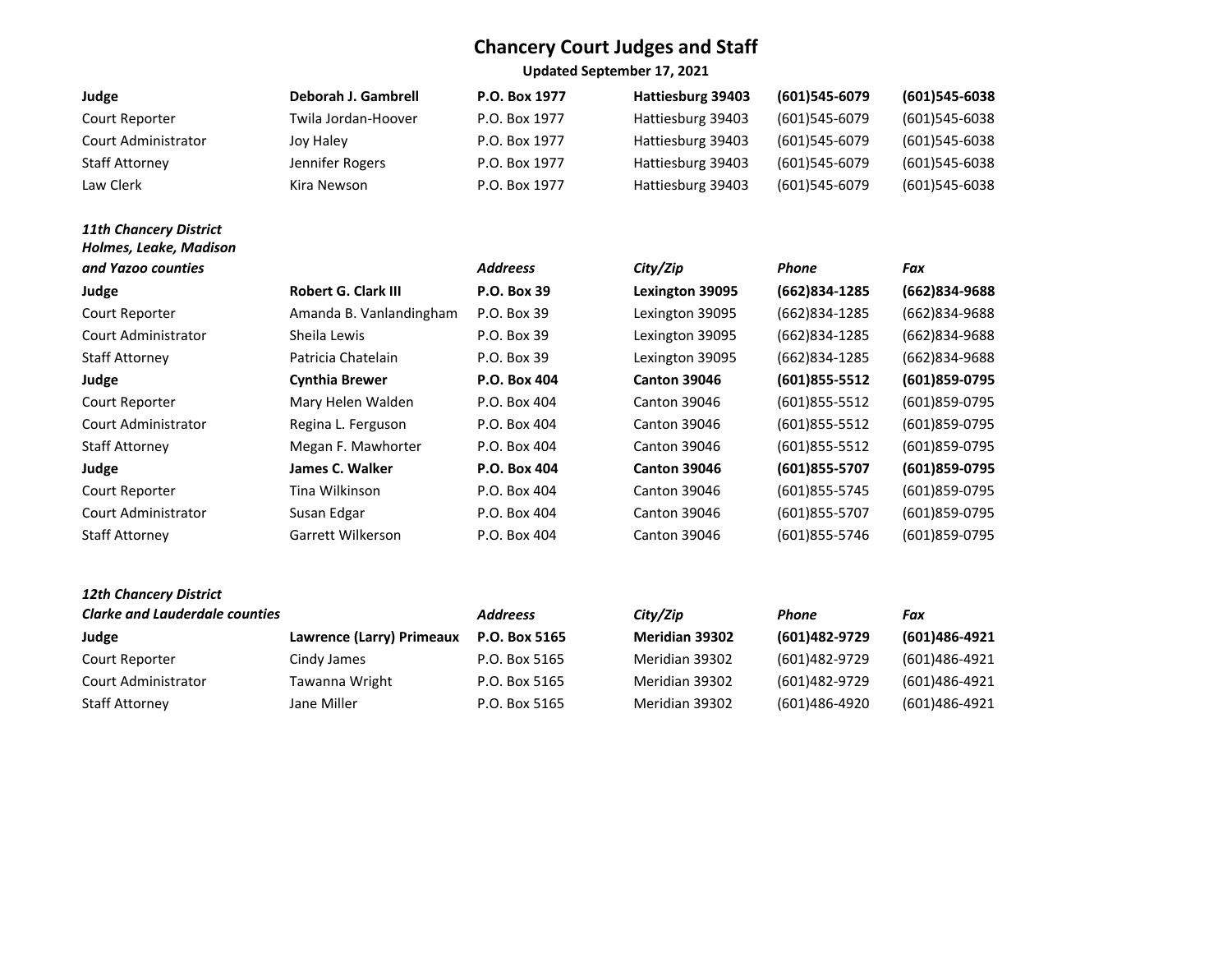**Updated September 17, 2021**

| Judge                 | <b>Charles E. (Charlie) Smith</b> | P.O. Box 386 | <b>Meridian 39302</b> | (601)482-9729 | (601)486-4921 |
|-----------------------|-----------------------------------|--------------|-----------------------|---------------|---------------|
| Court Reporter        | Megan Wilson                      | P.O. Box 386 | Meridian 39302        | (601)482-9729 | (601)486-4921 |
| Court Administrator   | Tawanna Wright                    | P.O. Box 386 | Meridian 39302        | (601)482-9729 | (601)486-4921 |
| <b>Staff Attorney</b> | Jane Miller                       | P.O. Box 386 | Meridian 39302        | (601)486-4920 | (601)486-4921 |

## *13th Chancery District Covington, Jefferson Davis, Lawrence, Simpson*  **and Smith counties**  *City City City City Phone <i>City Phone <i>City City Phone Phone Phone Phone Phone Phone Phone Phone Phone Phone Phone Phone*

# *14th Chancery District Chickasaw, Clay, Lowndes, Noxubee, Oktibbeha and Webster counties*

| vid Shoemake   |
|----------------|
| sanne Eaton    |
| bbie Williams  |
| nna Walker     |
| borah Kennedy! |
| rald Martin    |
| sanne Eaton    |
| bbie Williams  |
| าdy Bray       |
| borah Kennedv! |

| and Smith counties    |                       | <b>Addreess</b>      | City/Zip             | <b>Phone</b>   | Fax               |
|-----------------------|-----------------------|----------------------|----------------------|----------------|-------------------|
| Judge                 | <b>David Shoemake</b> | P.O. Box 1678        | <b>Collins 39428</b> | (601) 765-8284 | (601)765-8282     |
| Court Reporter        | Susanne Eaton         | 503 Gambrell St.     | Taylorsville 39168   | (601)765-8284  | (601)765-8282     |
| Court Reporter        | Debbie Williams       | 18 Lee Mathis Circle | Collins 39428        | (601)765-8284  | (601)765-8282     |
| Court Administrator   | Donna Walker          | P.O. Box 1678        | Collins 39428        | (601)765-8284  | (601)765-8282     |
| <b>Staff Attorney</b> | Deborah Kennedy       | 2540 SCR 18          | Mize 39116           | (601)765-8284  | (601) 765-8282    |
| Judge                 | <b>Gerald Martin</b>  | P.O. Box 325         | Raleigh 39153        | (601)822-5017  | (601)822-5027     |
| Court Reporter        | Susanne Eaton         | 503 Gambrell St.     | Taylorsville 39168   | (601)822-5017  | $(601)822 - 5027$ |
| Court Reporter        | Debbie Williams       | 18 Lee Mathis Circle | Collins 39428        | (601)822-5017  | (601)822-5027     |
| Court Administrator   | Cindy Bray            | P.O. Box 325         | Raleigh 39153        | (601)822-5017  | (601)822-5027     |
| Staff Attorney        | Deborah Kennedy       | 2540 SCR 18          | Mize 39116           | (601)822-5017  | $(601)822 - 5027$ |

| Webster counties         |                             | <b>Addreess</b>  | City/Zip         | Phone             | Fax              |
|--------------------------|-----------------------------|------------------|------------------|-------------------|------------------|
| Judge                    | <b>Paula Drungole-Ellis</b> | 101 E. Main St.  | Starkville 39759 | $(662)323 - 5130$ | $(662)338-1068$  |
| Court Reporter           | Susan L. Alford             | 400 Whitney Cove | Oxford 38655     | $(662)323 - 5130$ | (662)339-1068    |
| Court Administrator      | Molly Jackson               | 101 E. Main St.  | Starkville 39759 | $(662)323 - 5130$ | $(662)338-1068$  |
| <b>Staff Attorney</b>    | Patricia Rives              | P.O. Box 684     | Columbus 39703   | (662)329-5844     | $(662)$ 241-1913 |
| Judge                    | <b>Rodney Faver</b>         | 101 E. Main St.  | Starkville 39759 | $(662)323 - 5130$ | $(662)338-1068$  |
| Court Reporter           | Leigh Pettit                | 442 East Madison | Houston 38851    | $(662)323 - 5130$ | $(662)338-1068$  |
| Court Administrator      | Molly Jackson               | 101 E. Main St.  | Starkville 39759 | $(662)323 - 5130$ | $(662)338-1068$  |
| <b>Staff Attorney</b>    | Patricia Rives              | P.O. Box 684     | Columbus 39703   | (662)329-5844     | $(662)$ 241-1913 |
| Judge                    | Joseph N. (Joe) Studdard    | P.O. Box 684     | Columbus 39703   | (662)329-5844     | $(662)$ 241-1913 |
| Court Reporter           | <b>Melissa Grimes</b>       | P.O. Box 684     | Columbus 39703   | (662)329-5844     | $(662)$ 241-1913 |
| Dep. Court Administrator | Cindy Strickland            | P.O. Box 684     | Columbus 39703   | (662)329-5844     | $(662)$ 241-1913 |
| <b>Staff Attorney</b>    | Patricia Rives              | P.O. Box 684     | Columbus 39703   | (662)329-5844     | (662)241-1913    |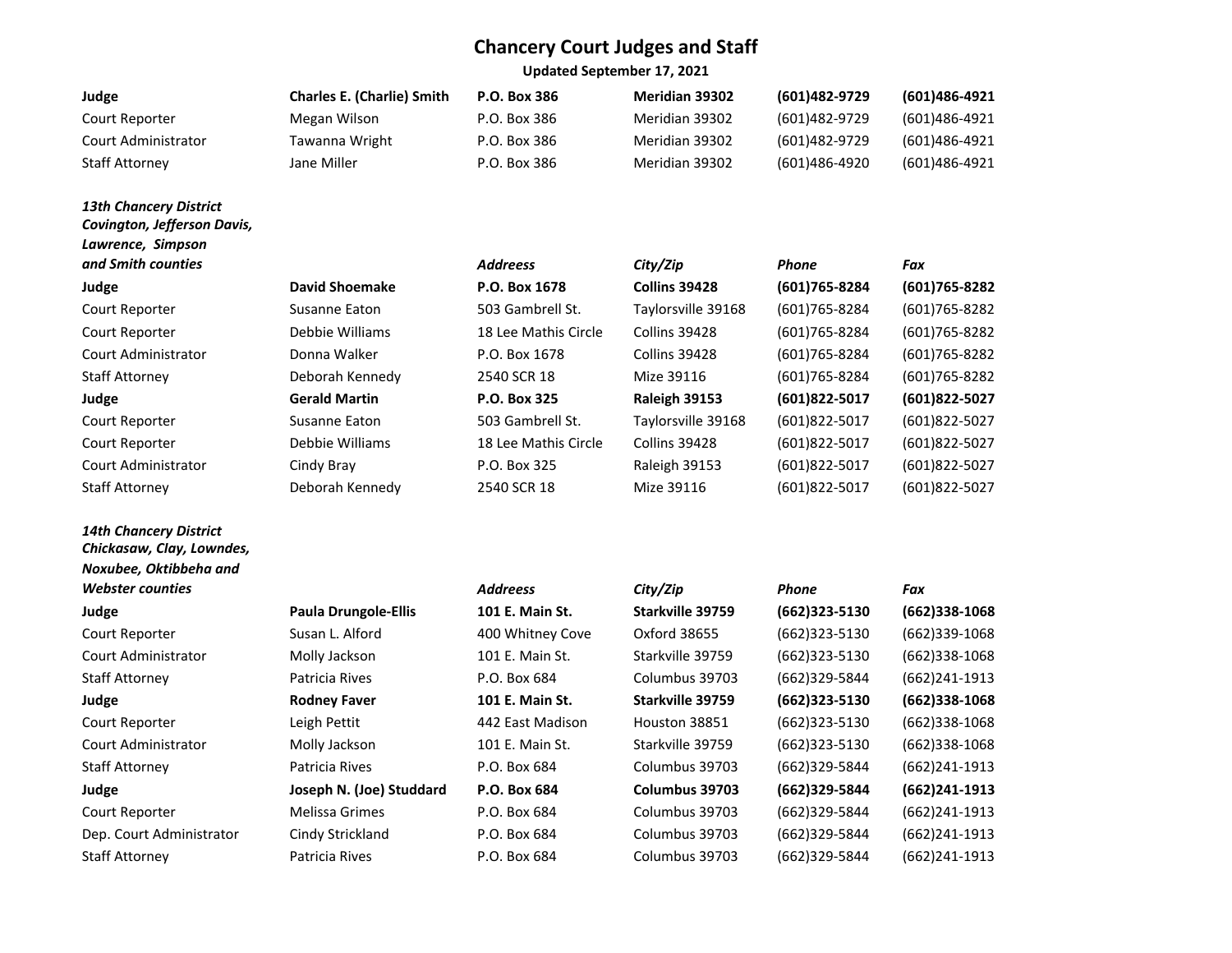**Updated September 17, 2021**

## *15th Chancery District*

*16th Chancery District* 

| <b>Copiah and Lincoln counties</b> |                      | <b>Addreess</b> | City/Zip                | Phone         | Fax           |
|------------------------------------|----------------------|-----------------|-------------------------|---------------|---------------|
| Judge                              | Joseph Durr.         | P.O. Box 1356   | <b>Brookhaven 39602</b> | (601)835-3437 | (601)835-3401 |
| Court Reporter                     | Karee Mulholland     | P.O. Box 1356   | Brookhaven 39602        | (601)835-3437 | (601)835-3401 |
| Court Administrator                | <b>Bethany Lewis</b> | P.O. Box 1356   | Brookhaven 39602        | (601)835-3437 | (601)835-3401 |
| <b>Staff Attorney</b>              | Michael Gleason      | P.O. Box 1356   | Brookhaven 39602        | (601)835-3437 | (601)835-3401 |

| George, Greene and        |                        |                 |                  |                |                |
|---------------------------|------------------------|-----------------|------------------|----------------|----------------|
| Jackson counties          |                        | <b>Addreess</b> | City/Zip         | <b>Phone</b>   | Fax            |
| Judge                     | <b>Mark Maples</b>     | P.O. Box 998    | Pascagoula 39568 | (228) 769-3035 | (228) 769-3424 |
| Court Reporter            | Gina Thompson          | P.O. Box 998    | Pascagoula 39568 | (228)769-3465  | (228)769-3424  |
| Court Administrator       | <b>Brooke Williams</b> | P.O. Box 998    | Pascagoula 39568 | (228) 769-3193 | (228) 769-3367 |
| Dep. Court Administrator  | Reba Parsley           | P.O. Box 998    | Pascagoula 39568 | (228) 769-3193 | (228) 769-3367 |
| Law Clerk III             | Clare (Alex) Lowman    | P.O. Box 998    | Pascagoula 39568 | (228)769-0474  | (228) 769-3189 |
| Secretary                 | Dawn Baxley            | P.O. Box 998    | Pascagoula 39568 | (228) 769-3035 | (228)769-3424  |
| Judge                     | <b>Tanya Hasbrouck</b> | P.O. Box 998    | Pascagoula 39568 | (228) 769-3036 | (228) 769-3189 |
| Court Reporter            | April Bordis           | P.O. Box 998    | Pascagoula 39568 | (228) 769-3454 | (228)769-3400  |
| Asst. Ct. Admin.          | <b>Brooke Williams</b> | P.O. Box 998    | Pascagoula 39568 | (228) 769-3193 | (228) 769-3367 |
| Dep. Court Administrator  | Reba Parsley           | P.O. Box 998    | Pascagoula 39568 | (228)769-3193  | (228) 769-3367 |
| Law Clerk II              | Clare (Alex) Lowman    | P.O. Box 998    | Pascagoula 39568 | (228)769-0474  | (228) 769-3189 |
| Secretary                 | Tina Hill              | P.O. Box 998    | Pascagoula 39568 | (228)769-3036  | (228) 769-3189 |
| Judge                     | D. Neil Harris Sr.     | P.O. Box 998    | Pascagoula 39568 | (228) 769-3034 | (228) 769-3488 |
| Asst. Court Administrator | <b>Brooke Williams</b> | P.O. Box 998    | Pascagoula 39568 | (228)769-3193  | (228) 769-3367 |
| Dep. Court Administrator  | Reba Parsley           | P.O. Box 998    | Pascagoula 39568 | (228) 769-3193 | (228) 769-3367 |
| Law Clerk II              | Clare (Alex) Lowman    | P.O. Box 998    | Pascagoula 39568 | (228)769-0474  | (228) 769-3189 |
| Secretary                 | <b>Brandy Mills</b>    | P.O. Box 998    | Pascagoula 39568 | (228)769-3034  | (228) 769-3488 |
| Court Reporter            | Linda McSwain          | P.O. Box 998    | Pascagoula 39568 | (228)769-3462  | (228)769-3488  |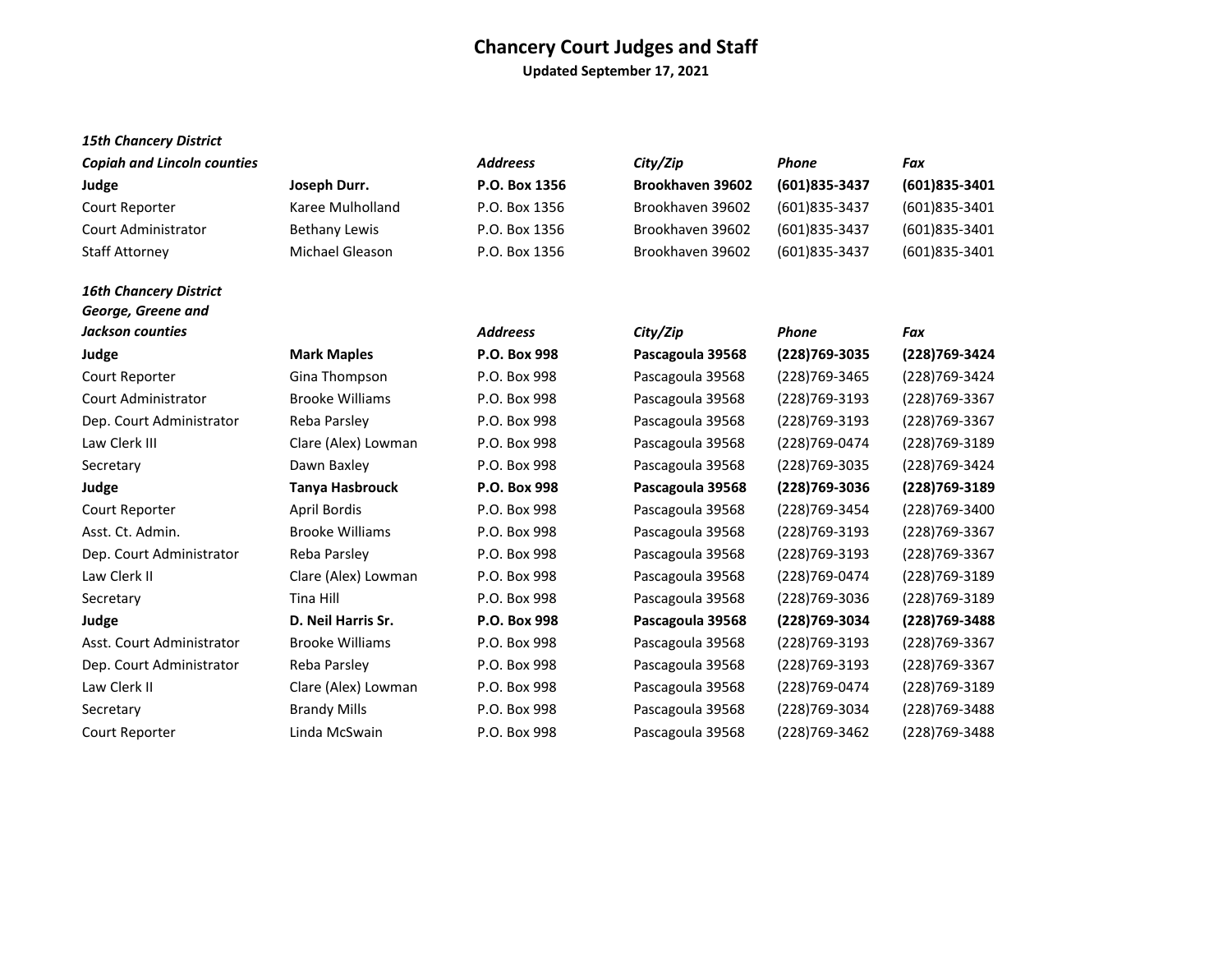**Updated September 17, 2021**

## *17th Chancery District Adams, Claiborne, Jefferson and Wilkinson counties*

| Judge                      | <b>E. Vincent Davis</b> | 115 South Wall St. | Natchez 39120 | (601)442-7454 | (601)445-7973 |
|----------------------------|-------------------------|--------------------|---------------|---------------|---------------|
| Court Reporter             | Jessica Davis           | 115 South Wall St. | Natchez 39120 | (601)442-7454 | (601)445-7973 |
| Court Reporter             | Leah Nations            | 115 South Wall St. | Natchez 39120 | (601)442-7454 | (601)445-7973 |
| <b>Court Administrator</b> | Carla Allgood           | 115 South Wall St. | Natchez 39120 | (601)442-7454 | (601)445-7973 |
| <b>Staff Attorney</b>      | <b>Bonnie Menapace</b>  | 115 South Wall St. | Natchez 39120 | (601)442-7454 | (601)445-7973 |
| Judge                      | <b>George Ward</b>      | 115 South Wall St. | Natchez 39120 | (601)442-7454 | (601)445-7973 |
| Court Reporter             | Katie Northway          | 115 South Wall St. | Natchez 39120 | (601)442-7454 | (601)445-7973 |
| Court Administrator        | Carla Allgood           | 115 South Wall St. | Natchez 39120 | (601)442-7454 | (601)445-7973 |
| <b>Staff Attorney</b>      | Katie W. Freiberger     | 115 South Wall St. | Natchez 39120 | (601)442-7454 | (601)445-7973 |
|                            |                         |                    |               |               |               |

# *18th Chancery District Benton, Calhoun, Lafayette, Marshall and Tippah counties Addreess City/Zip Phone Fax*

| Court Reporter             |  |
|----------------------------|--|
| <b>Court Administrator</b> |  |

| Court Reporter             |
|----------------------------|
| Court Administrator        |
| <b>Court Administrator</b> |
| Staff Attornev             |

# *19th Chancery District*

| Staff Attorney |  |
|----------------|--|

| ifer Kincaid    | 3770 CC        |
|-----------------|----------------|
|                 | Suite 20       |
| Scruggs         | 300 N.I        |
|                 | Suite 20       |
| ert Q. Whitwell | <b>P.O. Bo</b> |
| y C. Bruce      | P.O. Bo:       |
| ifer Kincaid    | P.O. Bo:       |
|                 |                |

# Suite 208 80 80

| Judge                      | Lawrence L. (Larry) Little | 300 N. Lamar Blvd.  | <b>Oxford 38655</b> | (662)236-0232  | (662)234-8057  |
|----------------------------|----------------------------|---------------------|---------------------|----------------|----------------|
|                            |                            | Suite 208           |                     |                |                |
| Court Reporter             | <b>Tiffany Seawright</b>   | 300 N. Lamar Blyd.  | Oxford 38655        | (662)236-0232  | (662)234-80574 |
| Court Administrator        | Jennifer Kincaid           | 3770 County Rd. 200 | Tiplersville 38674  | (662) 587-1435 | (662)234-8057  |
|                            |                            | Suite 208           |                     |                |                |
| <b>Staff Attorney</b>      | <b>Tara Scruggs</b>        | 300 N. Lamar Blvd.  | Oxford 38655        | (662)236-0232  | (662)234-8057  |
|                            |                            | Suite 208           |                     |                |                |
| Judge                      | Robert Q. Whitwell         | P.O. Box 49         | <b>Oxford 38655</b> | (662)236-0233  | (662)234-6996  |
| Court Reporter             | Kathy C. Bruce             | P.O. Box 888        | Ripley 38663        | (662)236-0233  | (662)234-6996  |
| <b>Court Administrator</b> | Jennifer Kincaid           | P.O. Box 888        | Ripley 38663        | (662)236-0233  | (662)234-6996  |
| Court Administrator        | Marsha Kisner              | P.O. Box 49         | Oxford 38655        | (662)236-0233  | (662)234-6996  |
| <b>Staff Attorney</b>      | Samantha Weathersbee       | P.O. Box 49         | Oxford 38655        | (662)236-0233  | (662)234-6996  |

# *Jones and Wayne counties Addreess City/Zip Phone Fax* **Judge Billie Graham P.O. Box 1961 Laurel 39441 (601)428-7625 (601)428-3119** Court Reporter Alana Blackledge P.O. Box 1961 Laurel 39441 (601)428-3625 (601)428-3119 Court Administrator Noelle McKinnon P.O. Box 1961 Laurel 39441 (601)428-7625 (601)428-3119 Staff Attorney Sarah McCormick P.O. Box 1961 Laurel 39441 (601)428-3637 (601)428-3119